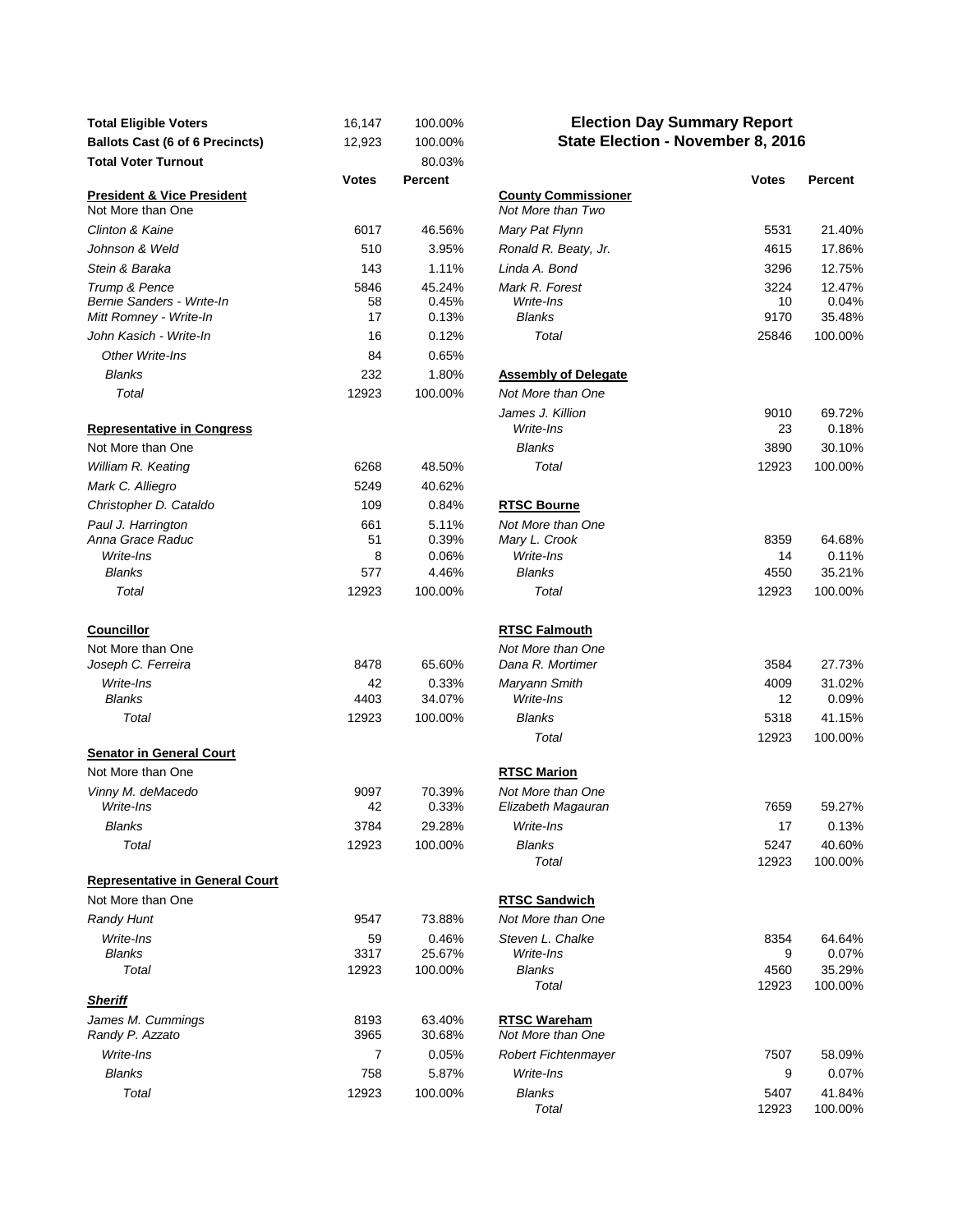| <b>Total Eligible Voters</b>                | 16,147 | 100.00% |
|---------------------------------------------|--------|---------|
| <b>Ballots Cast (6 of 6 Precincts)</b>      | 12,923 | 100.00% |
| <b>Total Voter Turnout</b>                  |        | 80.03%  |
| <b>Question 1 - Additional Slot License</b> |        |         |
| Yes                                         | 4569   | 35.36%  |
| No                                          | 7727   | 59.79%  |
| <b>Blanks</b>                               | 627    | 4.85%   |
| Total                                       | 12923  | 100.00% |
| <b>Question 2 - Charter Schools</b>         |        |         |
| Yes                                         | 5834   | 45.14%  |
| No                                          | 6797   | 52.60%  |
| <b>Blanks</b>                               | 292    | 2.26%   |
| Total                                       | 12923  | 100.00% |
| <b>Question 3 - Farm Animals</b>            |        |         |
| Yes                                         | 9824   | 76.02%  |
| No                                          | 2794   | 21.62%  |
| <b>Blanks</b>                               | 305    | 2.36%   |
| Total                                       | 12923  | 100.00% |
| Question 4 - Marijuana                      |        |         |
| Yes                                         | 5849   | 45.26%  |
| No                                          | 6846   | 52.98%  |
| <b>Blanks</b>                               | 228    | 1.76%   |
| Total                                       | 12923  | 100.00% |

**State Election - November 8, 2016 Election Day Summary Report**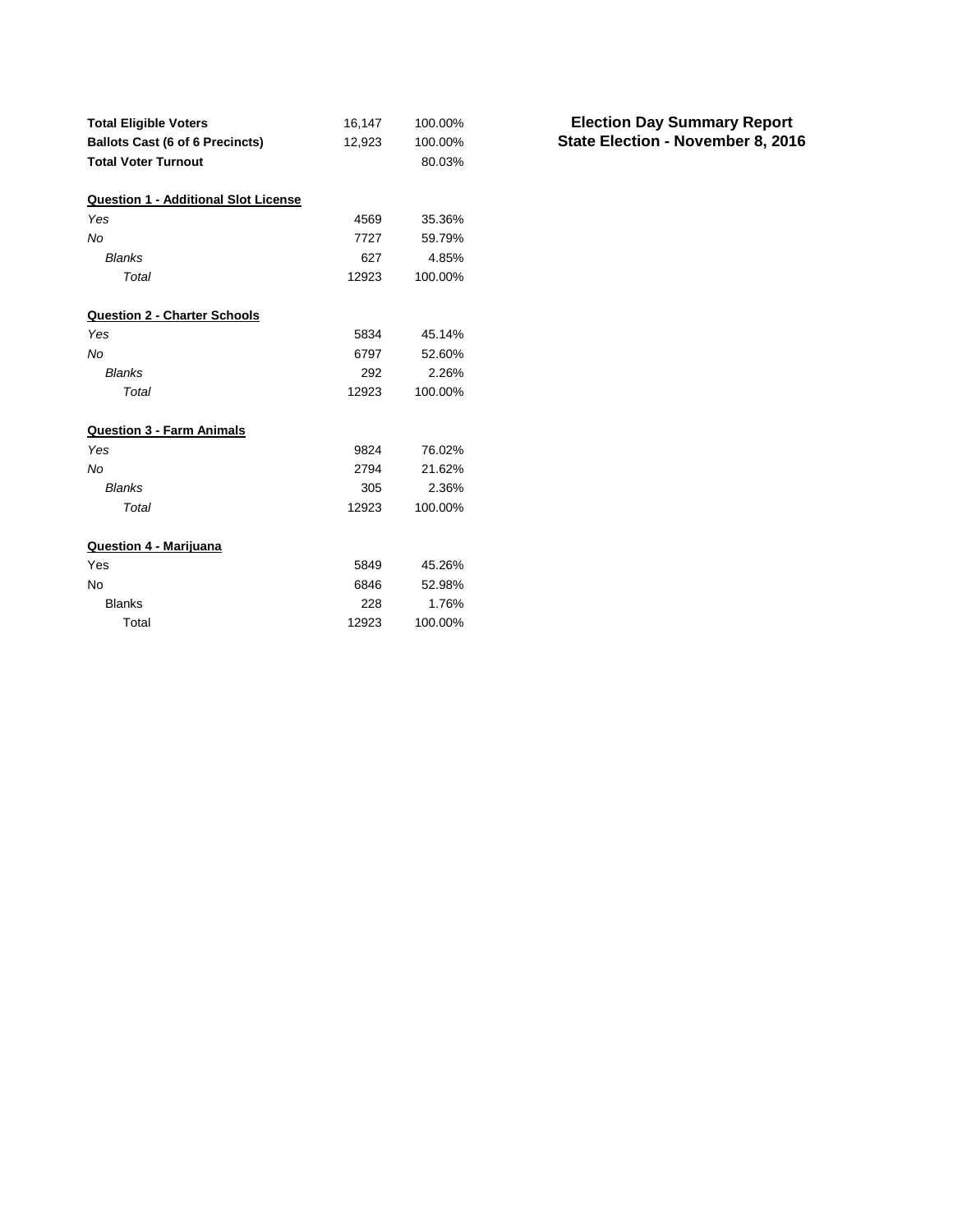## **Town of Sandwich State Election November 8, 2016**

| <b>Number of Eligible Voters</b> | 16.147 |
|----------------------------------|--------|
| <b>Total Ballots Cast:</b>       | 12.923 |

**% of Total Voters**

80.03%

| <b>PRECINCT</b>                                 | ED1                                                                                 |                | ED <sub>2</sub> |                 | ED <sub>3</sub> |               | ED4      |                | ED <sub>5</sub> |                 | ED <sub>6</sub> |                 |                      | <b>Total Grand</b> | %       |
|-------------------------------------------------|-------------------------------------------------------------------------------------|----------------|-----------------|-----------------|-----------------|---------------|----------|----------------|-----------------|-----------------|-----------------|-----------------|----------------------|--------------------|---------|
| <b>OFFICES/CANDIDATES</b>                       |                                                                                     | EV1            |                 | EV <sub>2</sub> |                 | EV3           |          | EV4            |                 | EV <sub>5</sub> |                 | EV <sub>6</sub> | <b>Votes</b><br>Cast | <b>Total</b>       | of Vote |
| <b>Number of Eligible Voters by</b>             | 2967                                                                                | 2967           | 2806            | 2806            | 2593            | 2593          | 2692     | 2692           | 2596            | 2596            | 2493            | 2493            |                      | 16147              |         |
| <b>Total Votes Cast</b>                         | 1515                                                                                | 900            | 1439            | 898             | 1362            | 714           | 1441     | 681            | 1438            | 587             | 1384            | 564             | 12923                |                    |         |
| <b>Percentage By Precinct</b>                   | 51.06% 30.33% 51.28% 32.00%                                                         |                |                 |                 |                 | 52.53% 27.54% | 53.53%   | 25.30%         | 55.39%          | 22.61%          | 55.52% 22.62%   |                 |                      |                    |         |
| <b>President &amp; Vice President</b>           |                                                                                     |                |                 |                 |                 |               |          |                |                 |                 |                 |                 |                      |                    |         |
| <b>Not More than One</b>                        |                                                                                     |                |                 |                 |                 |               |          |                |                 |                 |                 |                 |                      |                    |         |
| Clinton & Kaine                                 | 699                                                                                 | 548            | 611             | 549             | 548             | 419           | 584      | 362            | 590             | 309             | 511             | 287             | 6017                 | 6017               | 46.56%  |
| Johnson & Weld                                  | 45                                                                                  | 31             | 53              | 23              | 62              | 27            | 62       | $25\,$         | 78              | 25              | 66              | 13              | 510                  | 510                | 3.95%   |
| Stein & Baraka                                  | 29                                                                                  | $\overline{2}$ | 18              | 5               | 18              | 8             | 16       | 3              | 20              |                 | 14              | 8               | 143                  | 143                | 1.11%   |
| Trump & Pence                                   | 688                                                                                 | 300            | 700             | 290             | 693             | 244           | 738      | 273            | 702             | 234             | 741             | 243             | 5846                 | 5846               | 45.24%  |
| Bernie Sanders - Write-In                       | 8                                                                                   | $\overline{2}$ | 6               |                 | $\overline{4}$  |               | 9        | $\theta$       |                 |                 | 5               |                 | 58                   | 58                 | 0.45%   |
| Mitt Romney - Write-In                          | $\overline{2}$                                                                      | $\overline{0}$ |                 |                 |                 |               |          | $\overline{0}$ |                 |                 |                 |                 | 17                   | 17                 | 0.13%   |
| John Kasich - Write-In                          | $\overline{3}$                                                                      | $\overline{0}$ |                 |                 |                 |               | $\Omega$ | $\overline{0}$ |                 |                 | 5               | $\overline{0}$  | 16                   | 16                 | 0.12%   |
| Other Write-Ins                                 | 15                                                                                  | $\overline{4}$ | 7               | 8               | 11              |               | 10       | $\overline{3}$ |                 |                 | 16              | $\overline{2}$  | 84                   | 84                 | 0.65%   |
| <b>Blanks</b>                                   | $\overline{26}$                                                                     | 13             | 42              | 17              | $\overline{22}$ | 8             | 15       | 15             | 32              | 11              | 25              | 6               | 232                  | 232                | 1.80%   |
| <b>Total</b>                                    | 1515                                                                                | 900            | 1439            | 898             | 1362            | 714           | 1441     | 681            | 1438            | 587             | 1384            | 564             | 12923                | 12923              | 100.00% |
|                                                 |                                                                                     |                |                 |                 |                 |               |          |                |                 |                 |                 |                 |                      |                    |         |
| <b>Number of Eligible Voters by</b>             | 2967                                                                                | 2967           | 2806            | 2806            | 2593            | 2593          | 2692     | 2692           | 2596            | 2596            | 2493            | 2493            |                      | 16147              |         |
| <b>Total Votes Cast</b>                         | 1515                                                                                | 900            | 1439            | 898             | 1362            | 714           | 1441     | 681            | 1438            | 587             | 1384            | 564             | 12923                |                    |         |
| <b>Percentage By Precinct</b>                   | 51.06% 30.33% 51.28%                                                                |                |                 | 32.00%          |                 | 52.53% 27.54% | 53.53%   | 25.30%         | 55.39%          | 22.61%          | 55.52%          | 22.62%          |                      |                    |         |
| <b>Representative in Congress</b>               |                                                                                     |                |                 |                 |                 |               |          |                |                 |                 |                 |                 |                      |                    |         |
| <b>Not More than One</b>                        |                                                                                     |                |                 |                 |                 |               |          |                |                 |                 |                 |                 |                      |                    |         |
| William R. Keating                              | 741                                                                                 | 551            | 631             | 537             | 585             | 406           | 632      | 382            | 644             | 318             | 543             | 298             | 6268                 | 6268               | 48.50%  |
| Mark C. Alliegro                                | 587                                                                                 | 254            | 655             | 270             | 625             | 242           | 654      | 234            | 632             | 204             | 692             | 200             | 5249                 | 5249               | 40.62%  |
| Christopher D. Cataldo                          | 11                                                                                  | $\overline{7}$ | 14              |                 |                 |               | 18       | 5              | 16              |                 | 11              | 8               | 109                  | 109                | 0.84%   |
| Paul J. Harrington                              | 87                                                                                  | 40             | 86              | 41              | 70              | 29            | 67       | 25             | 80              | 30              | 75              | 31              | 661                  | 661                | 5.11%   |
| <b>Anna Grace Raduc</b>                         | 13                                                                                  | 3              |                 |                 | $\overline{5}$  | 5             | 3        | $\mathbf{1}$   | 5               |                 | 6               | $\overline{2}$  | 51                   | 51                 | 0.39%   |
| Write-Ins                                       | $\overline{4}$                                                                      | $\overline{0}$ | $\overline{0}$  |                 | $\overline{0}$  |               | $\Omega$ | $\Omega$       |                 | $\sqrt{ }$      |                 | $\overline{0}$  | 8                    | 8                  | 0.06%   |
| <b>Blanks</b>                                   | $\overline{72}$                                                                     | 45             | 52              | 38              | 70              | 28            | 67       | 34             | 60              | 3 <sub>0</sub>  | 56              | 25              | 577                  | 577                | 4.46%   |
| <b>Total</b>                                    | 1515                                                                                | 900            | 1439            | 898             | 1362            | 714           | 1441     | 681            | 1438            | 587             | 1384            | 564             | 12923                | 12923              | 100.00% |
|                                                 |                                                                                     |                |                 |                 |                 |               |          |                |                 |                 |                 |                 |                      |                    |         |
| Number of Eligible Voters by<br><b>Precinct</b> | 2967                                                                                | 2967           | 2806            | 2806            | 2593            | 2593          | 2692     | 2692           | 2596            | 2596            | 2493            | 2493            |                      | 16147              |         |
| <b>Total Votes Cast</b>                         | 1515                                                                                | $-900$         | 1439            | 898             | 1362            | 714           | 1441     | 681            | 1438            | 587             | 1384            | 564             | 12923                |                    |         |
| <b>Percentage By Precinct</b>                   | 51.06% 30.33% 51.28% 32.00% 52.53% 27.54% 53.53% 25.30% 55.39% 22.61% 55.52% 22.62% |                |                 |                 |                 |               |          |                |                 |                 |                 |                 |                      |                    |         |
| Councillor                                      |                                                                                     |                |                 |                 |                 |               |          |                |                 |                 |                 |                 |                      |                    |         |
| Not More than One                               |                                                                                     |                |                 |                 |                 |               |          |                |                 |                 |                 |                 |                      |                    |         |
| Joseph C. Ferreira                              | 968                                                                                 | 610            | 881             | 585             | 894             | 503           | 938      | 460            | 976             | 397             | 895             | 371             | 8478                 | 8478               | 65.60%  |
| Write-Ins                                       | 6                                                                                   | 3              | 6               | $\overline{c}$  | $\overline{4}$  |               |          | $\mathbf{0}$   |                 |                 | 9               | $\mathbf{5}$    | 42                   | 42                 | 0.33%   |
| <b>Blanks</b>                                   | 541                                                                                 | 287            | 552             | 311             | 464             | 209           | 500      | 221            | 461             | 189             | 480             | 188             | 4403                 | 4403               | 34.07%  |
| <b>Total</b>                                    | <b>1515</b>                                                                         | 900            | 1439            | 898             | 1362            | 714           | 1441     | 681            | 1438            | 587             | 1384            | 564             | 12923                | 12923              | 100.00% |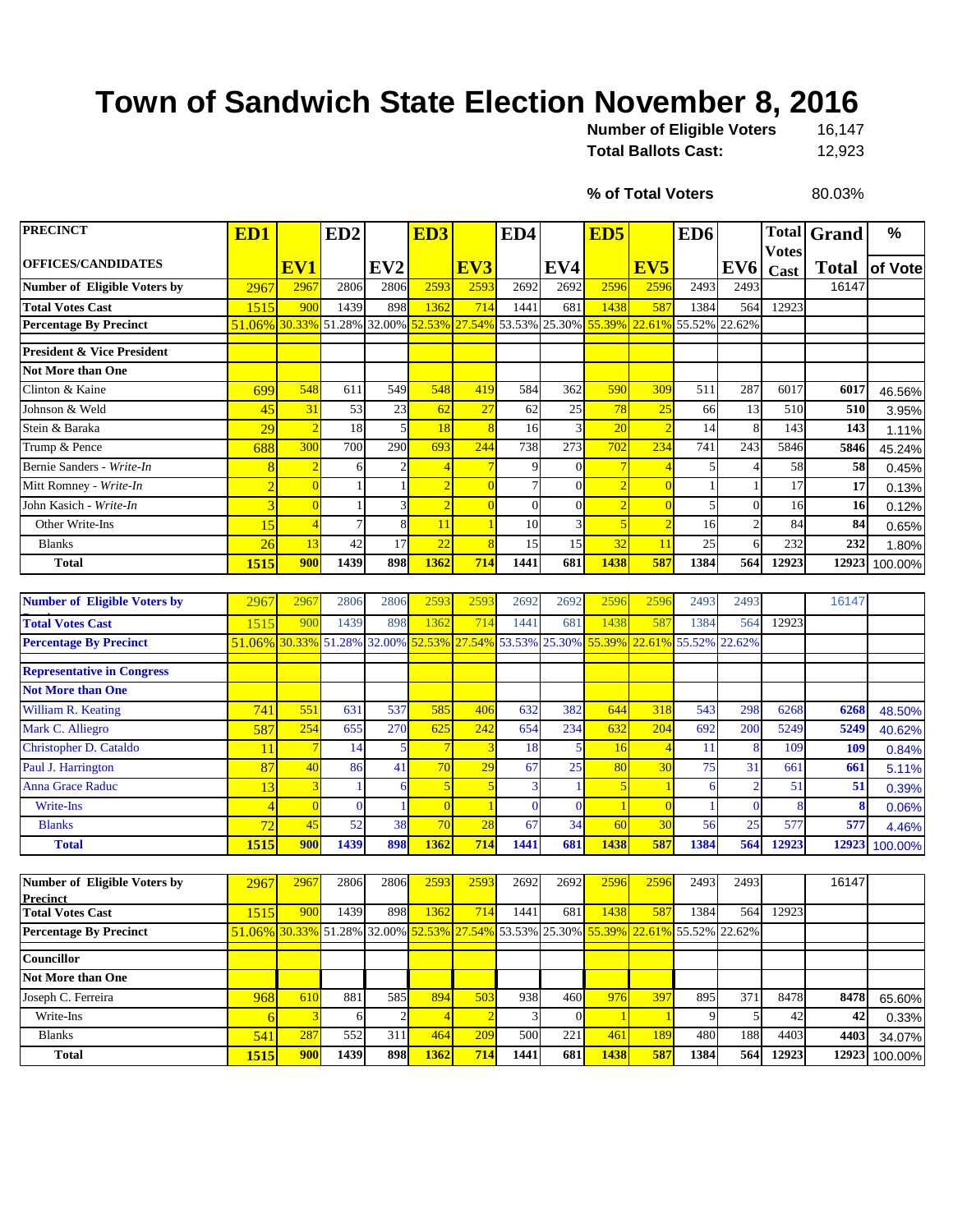| <b>Number of Eligible Voters by</b><br><b>Precinct</b> | 2967   | 2967             | 2806                        | 2806           | 2593        | 259              | 2692                 | 2692             | 2596           | 2596           | 2493          | 2493           |       | 16147 |         |
|--------------------------------------------------------|--------|------------------|-----------------------------|----------------|-------------|------------------|----------------------|------------------|----------------|----------------|---------------|----------------|-------|-------|---------|
| <b>Total Votes Cast</b>                                | 1515   | 900              | 1439                        | 898            | 1362        | 714              | 1441                 | 681              | 1438           | 587            | 1384          | 564            | 12923 |       |         |
| <b>Percentage By Precinct</b>                          | 51.06% | 30.33%           | 51.28% 32.00% 52.53%        |                |             | 27.54%           | 53.53%               | 25.30%           | 55.39%         | 22.61% 55.52%  |               | 22.62%         |       |       |         |
| <b>Senator in General Court</b>                        |        |                  |                             |                |             |                  |                      |                  |                |                |               |                |       |       |         |
| <b>Not More than One</b>                               |        |                  |                             |                |             |                  |                      |                  |                |                |               |                |       |       |         |
| Vinny M. deMacedo                                      | 1014   | 555              | 993                         | 541            | 1021        | 490              | 1078                 | 470              | 1087           | 385            | 1075          | 388            | 9097  | 9097  | 70.39%  |
| Write-Ins                                              |        | 7                | 5                           | $\mathbf{0}$   |             |                  | 4                    | $\overline{2}$   | $\Omega$       |                | 5             | 5              | 42    | 42    | 0.33%   |
| <b>Blanks</b>                                          | 494    | 338              | 441                         | 357            | 337         | 222              | 359                  | 209              | 351            | 201            | 304           | 171            | 3784  | 3784  | 29.28%  |
| <b>Total</b>                                           | 1515   | 900              | 1439                        | 898            | 1362        | 714              | 1441                 | 681              | 1438           | 587            | 1384          | 564            | 12923 | 12923 | 100.00% |
|                                                        |        |                  |                             |                |             |                  |                      |                  |                |                |               |                |       |       |         |
| Number of Eligible Voters by<br><b>Precinct</b>        | 2967   | 2967             | 2806                        | 2806           | 2593        | 2593             | 2692                 | 2692             | 2596           | 2596           | 2493          | 2493           |       | 16147 |         |
| <b>Total Votes Cast</b>                                | 1515   | 900              | 1439                        | 898            | 1362        | 714              | 1441                 | 681              | 1438           | 587            | 1384          | 564            | 12923 |       |         |
| <b>Percentage By Precinct</b>                          | 51.06% | 30.33%           | 51.28% 32.00%               |                | 52.53%      | 27.54%           | 53.53% 25.30%        |                  | 55.39%         | 22.61% 55.52%  |               | 22.62%         |       |       |         |
| <b>Representative in General Court</b>                 |        |                  |                             |                |             |                  |                      |                  |                |                |               |                |       |       |         |
| <b>Not More than One</b>                               |        |                  |                             |                |             |                  |                      |                  |                |                |               |                |       |       |         |
| Randy Hunt                                             | 1081   | 594              | 1067                        | 587            | 1068        | 514              | 1108                 | 470              | 1134           | 412            | 1109          | 403            | 9547  | 9547  | 73.88%  |
| Write-Ins                                              | 14     | -7               | 5                           | 5              |             |                  | $\overline{4}$       | $\overline{2}$   |                |                | 5             | $\overline{2}$ | 59    | 59    | 0.46%   |
| <b>Blanks</b>                                          | 420    | 299              | 367                         | 306            | 286         | 196              | 329                  | 209              | 302            | 174            | 270           | 159            | 3317  | 3317  | 25.67%  |
| <b>Total</b>                                           | 1515   | 900              | 1439                        | 898            | <b>1362</b> | 714              | 1441                 | 681              | 1438           | 587            | 1384          | 564            | 12923 | 12923 | 100.00% |
|                                                        |        |                  |                             |                |             |                  |                      |                  |                |                |               |                |       |       |         |
| <b>Number of Eligible Voters by</b><br><b>Precinct</b> | 2967   | 2967             | 2806                        | 2806           | 2593        | 2593             | 2692                 | 2692             | 2596           | 2596           | 2493          | 2493           |       | 16147 |         |
| <b>Total Votes Cast</b>                                | 1515   | 900              | 1439                        | 898            | 1362        | 714              | 1441                 | 681              | 1438           | 587            | 1384          | 564            | 12923 |       |         |
| <b>Percentage By Precinct</b>                          | 51.06% | 30.33%           | 51.28% 32.00%               |                | 52.53%      | 27.54%           | 53.53% 25.30%        |                  | 55.39%         | 22.61% 55.52%  |               | 22.62%         |       |       |         |
| <b>Sheriff</b>                                         |        |                  |                             |                |             |                  |                      |                  |                |                |               |                |       |       |         |
| <b>Not More than One</b>                               |        |                  |                             |                |             |                  |                      |                  |                |                |               |                |       |       |         |
| <b>James M. Cummings</b>                               | 948    | 473              | 947                         | 451            | 945         | 413              | 991                  | 388              | 986            | 337            | 977           | 337            | 8193  | 8193  | 63.40%  |
| Randy P. Azzato                                        | 470    | 361              | 411                         | 376            | 336         | 250              | 373                  | 250              | 395            | 207            | 340           | 196            | 3965  | 3965  | 30.68%  |
| Write-Ins                                              |        |                  |                             | $\overline{0}$ |             | $\overline{0}$   | -1                   | $\mathbf{0}$     | $\Omega$       | $\overline{0}$ |               | $\bf{0}$       | 7     | 7     | 0.05%   |
| <b>Blanks</b>                                          | 96     | 65               | 80                          | 71             | 79          | 51               | 76                   | 43               | 57             | 43             | 66            | 31             | 758   | 758   | 5.87%   |
| <b>Total</b>                                           | 1515   | 900              | 1439                        | 898            | 1362        | 714              | 1441                 | 681              | 1438           | 587            | 1384          | 564            | 12923 | 12923 | 100.00% |
|                                                        |        |                  |                             |                |             |                  |                      |                  |                |                |               |                |       |       |         |
| Number of Eligible Voters by                           | 2967   | 2967             | 2806                        | 2806           | 2593        | 2593             | 2692                 | 2692             | 2596           | 2596           | 2493          | 2493           |       | 16147 |         |
| <b>Total Votes Cast</b>                                | 1515   | 900              | 1439                        | 898            | 1362        | 714              | 1441                 | 681              | 1438           | 587            | 1384          | 564            | 12923 |       |         |
| <b>Percentage By Precinct</b>                          |        |                  | 51.06% 30.33% 51.28% 32.00% |                | 52.53%      |                  | 27.54% 53.53% 25.30% |                  | 55.39%         |                | 22.61% 55.52% | 22.62%         |       |       |         |
| <b>County Commissioner</b>                             |        |                  |                             |                |             |                  |                      |                  |                |                |               |                |       |       |         |
| Not More than Two                                      |        |                  |                             |                |             |                  |                      |                  |                |                |               |                |       |       |         |
| Mary Pat Flynn                                         | 654    | 505              | 547                         | 463            | 497         | 374              | 547                  | 339              | 565            | 278            | 502           | 260            | 5531  | 5531  | 21.40%  |
| Ronald R. Beaty, Jr.                                   | 506    | $\overline{222}$ | 605                         | 260            | 581         | $\overline{223}$ | 556                  | 207              | 566            | 177            | 549           | 163            | 4615  | 4615  | 17.86%  |
| Linda A. Bond                                          | 379    | 173              | 392                         | 181            | 409         | 158              | 417                  | 145              | 384            | 130            | 407           | 121            | 3296  | 3296  | 12.75%  |
| Mark R. Forest                                         | 372    | 301              | 354                         | 292            | 281         | 206              | 319                  | 180              | 322            | 163            | 273           | 161            | 3224  | 3224  | 12.47%  |
| Write-Ins                                              | 3      | $\overline{2}$   | $\overline{c}$              | $\mathbf{0}$   |             | $\Omega$         | $\overline{c}$       | $\boldsymbol{0}$ | $\overline{0}$ | $\overline{0}$ | $\mathbf{0}$  | $\mathbf{0}$   | 10    | 10    | 0.04%   |
| <b>Blanks</b>                                          | 1116   | 597              | 978                         | 600            | 955         | 467              | 1041                 | 491              | 1039           | 426            | 1037          | 423            | 9170  | 9170  | 35.48%  |
| <b>Total</b>                                           | 3030   | <b>1800</b>      | 2878                        | 1796           | 2724        | 1428             | 2882                 | 1362             | 2876           | 1174           | 2768          | 1128           |       | 25846 | 100.00% |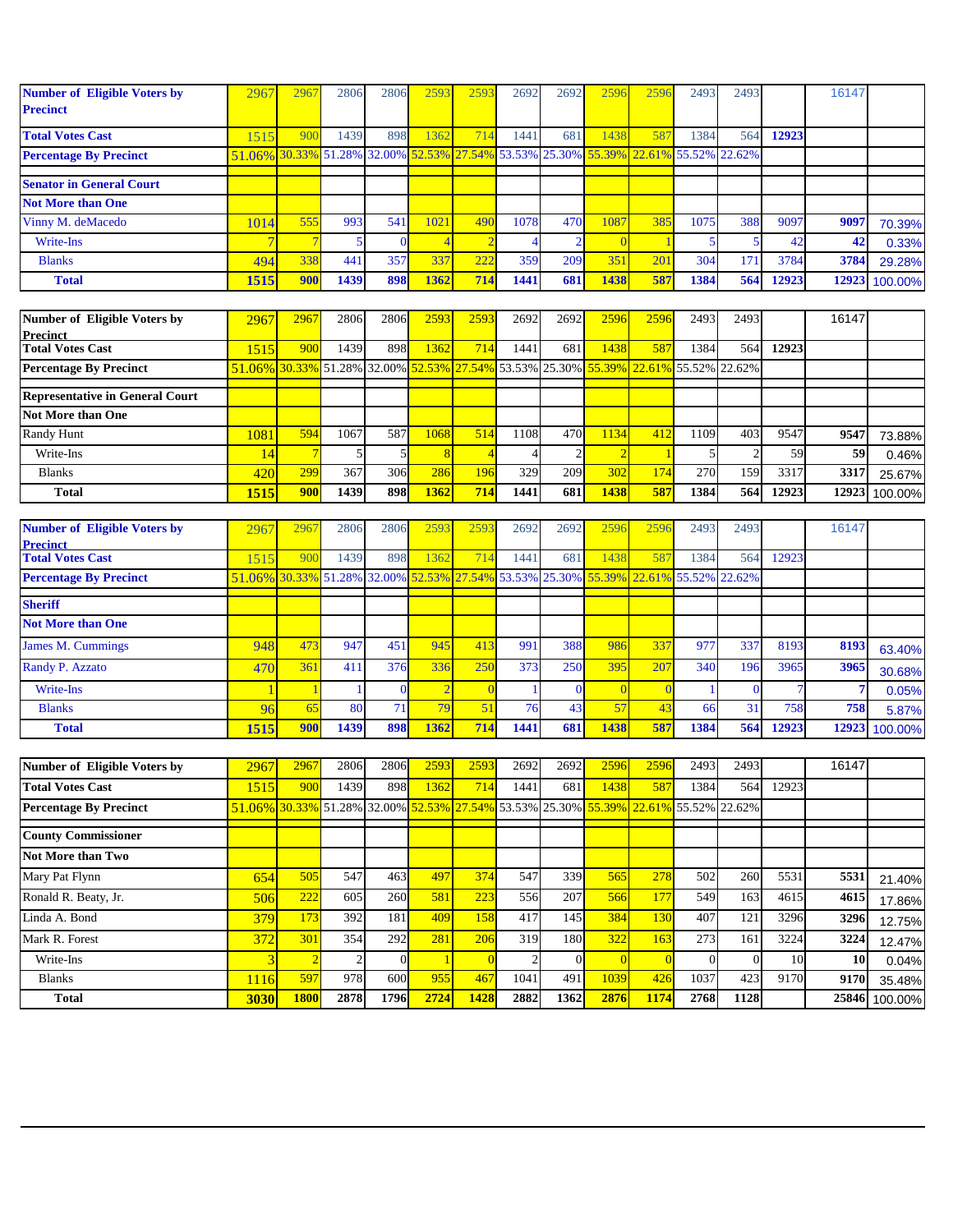| <b>Number of Eligible Voters by</b> | 2967                                                                                | 2967 | 2806 | <b>2806</b> | 2593 | 2593 | 2692 | 2692             | 2596 | 2596 | 2493 | 2493 |       | 16147 |               |
|-------------------------------------|-------------------------------------------------------------------------------------|------|------|-------------|------|------|------|------------------|------|------|------|------|-------|-------|---------------|
| <b>Precinct</b>                     |                                                                                     |      |      |             |      |      |      |                  |      |      |      |      |       |       |               |
| <b>Total Votes Cast</b>             | 515                                                                                 | 900  | 1439 | 898         | 1362 | 714  | 1441 | 681              | 1438 | 587  | 1384 | 564  | 12923 |       |               |
| <b>Percentage By Precinct</b>       | 51.06% 30.33% 51.28% 32.00% 52.53% 27.54% 53.53% 25.30% 55.39% 22.61% 55.52% 22.62% |      |      |             |      |      |      |                  |      |      |      |      |       |       |               |
| <b>Assembly of Delegate</b>         |                                                                                     |      |      |             |      |      |      |                  |      |      |      |      |       |       |               |
| <b>Not More than One</b>            |                                                                                     |      |      |             |      |      |      |                  |      |      |      |      |       |       |               |
| James J. Killion                    | 998                                                                                 | 613  | 965  | 557         | 979  | 519  | 1042 | 480              | 1042 | 403  | 1010 | 402  | 9010  | 9010  | 69.72%        |
| Write-Ins                           |                                                                                     |      |      |             |      |      |      |                  |      |      |      |      | 23    | 23    | 0.18%         |
| <b>Blanks</b>                       | 513 <sup> </sup>                                                                    | 285  | 470  | 341         | 381  | 195  | 396  | 199 <sup> </sup> | 396  | 184  | 370  | 160  | 3890  | 3890  | 30.10%        |
| <b>Total</b>                        | 1515                                                                                | 900  | 1439 | 898         | 1362 | 714  | 1441 | 681              | 1438 | 587  | 1384 | 564  | 12923 |       | 12923 100.00% |

| Number of Eligible Voters by  | 2967                                                                                | 2967       | 2806 | 2806 | 2593 | 2593 | 2692  | 2692             | 2596 | 2596 | 2493 | 2493 |       | 16147 |               |
|-------------------------------|-------------------------------------------------------------------------------------|------------|------|------|------|------|-------|------------------|------|------|------|------|-------|-------|---------------|
| Precinct                      |                                                                                     |            |      |      |      |      |       |                  |      |      |      |      |       |       |               |
| <b>Total Votes Cast</b>       | 1515                                                                                | 900        | 1439 | 898  | 1362 | 714  | 14411 | 681              | 1438 | 587  | 1384 | 564  | 12923 |       |               |
| <b>Percentage By Precinct</b> | 51.06% 30.33% 51.28% 32.00% 52.53% 27.54% 53.53% 25.30% 55.39% 22.61% 55.52% 22.62% |            |      |      |      |      |       |                  |      |      |      |      |       |       |               |
| <b>RTSC Bourne</b>            |                                                                                     |            |      |      |      |      |       |                  |      |      |      |      |       |       |               |
| <b>Not More than One</b>      |                                                                                     |            |      |      |      |      |       |                  |      |      |      |      |       |       |               |
| Mary L. Crook                 | 947                                                                                 | 551        | 856  | 518  | 912. | 472  | 965   | 450 <sup> </sup> | 990  | 382  | 941  | 375  | 8359  | 8359  | 64.68%        |
| Write-Ins                     |                                                                                     |            |      |      |      |      |       |                  |      |      |      |      | 14    | 14    | 0.11%         |
| <b>Blanks</b>                 | 565                                                                                 | 349        | 579  | 380  | 447  | 242  | 476   | 231h             | 448  | 204  | 442  | 187  | 4550  | 4550  | 35.21%        |
| <b>Total</b>                  | 1515                                                                                | <b>900</b> | 1439 | 898  | 1362 | 714  | 1441  | 681              | 1438 | 587  | 1384 | 564  | 12923 |       | 12923 100.00% |

| <b>Number of Eligible Voters by</b> | 2967                                                                                | 296 | 2806 | 2806 | 2593 | 259 | 2692 | 2692 | 259  | 2596 | 2493 | 2493 |       | 16147 |               |
|-------------------------------------|-------------------------------------------------------------------------------------|-----|------|------|------|-----|------|------|------|------|------|------|-------|-------|---------------|
| <b>Precinct</b>                     |                                                                                     |     |      |      |      |     |      |      |      |      |      |      |       |       |               |
| <b>Total Votes Cast</b>             | 515                                                                                 | 900 | 1439 | 898  | 1362 | 714 | 1441 | 681  | 1438 | 587  | 1384 | 564  | 12923 |       |               |
| <b>Percentage By Precinct</b>       | 51.06% 30.33% 51.28% 32.00% 52.53% 27.54% 53.53% 25.30% 55.39% 22.61% 55.52% 22.62% |     |      |      |      |     |      |      |      |      |      |      |       |       |               |
| <b>RTSC Falmouth</b>                |                                                                                     |     |      |      |      |     |      |      |      |      |      |      |       |       |               |
| <b>Not More than One</b>            |                                                                                     |     |      |      |      |     |      |      |      |      |      |      |       |       |               |
| Dana R. Mortimer                    | 434                                                                                 | 204 | 351  | 207  | 384  | 189 | 421  | 182  | 432  | 183  | 440  | 157  | 3584  | 3584  | 27.73%        |
| <b>Maryann Smith</b>                | 430                                                                                 | 287 | 432  | 251  | 425  | 225 | 484  | 218  | 477  |      | 424  | 185  | 4009  | 4009  | 31.02%        |
| Write-Ins                           |                                                                                     |     |      |      |      |     |      |      |      |      |      |      |       |       | 0.09%         |
| <b>Blanks</b>                       | 649                                                                                 | 409 | 653  | 440  | 55   | 300 | 536  | 2801 | 529  | 233  | 516  | 222  | 5318  | 5318  | 41.15%        |
| <b>Total</b>                        | 1515                                                                                | 900 | 1439 | 898  | 1362 | 714 | 1441 | 681  | 1438 | 587  | 1384 | 564  | 12923 |       | 12923 100.00% |

| Number of Eligible Voters by  | 2967                                                                                | 2967       | 2806 | 2806 | 2593 | 2593 | 2692         | 2692 | 2596 | 2596 | 2493 | 2493 |       | 16147 |               |
|-------------------------------|-------------------------------------------------------------------------------------|------------|------|------|------|------|--------------|------|------|------|------|------|-------|-------|---------------|
| <b>Precinct</b>               |                                                                                     |            |      |      |      |      |              |      |      |      |      |      |       |       |               |
| <b>Total Votes Cast</b>       | 1515                                                                                | 900        | 1439 | 898  | 1362 | 714  | 14411        | 681  | 1438 | 587  | 1384 | 564  | 12923 |       |               |
| <b>Percentage By Precinct</b> | 51.06% 30.33% 51.28% 32.00% 52.53% 27.54% 53.53% 25.30% 55.39% 22.61% 55.52% 22.62% |            |      |      |      |      |              |      |      |      |      |      |       |       |               |
| <b>RTSC Marion</b>            |                                                                                     |            |      |      |      |      |              |      |      |      |      |      |       |       |               |
|                               |                                                                                     |            |      |      |      |      |              |      |      |      |      |      |       |       |               |
| <b>Not More than One</b>      |                                                                                     |            |      |      |      |      |              |      |      |      |      |      |       |       |               |
| Elizabeth Magauran            | 868                                                                                 | 508        | 784  | 450  | 845  | 426  | 915 <b>I</b> | 403  | 914  | 343  | 869  | 334  | 7659  | 7659  | 59.27%        |
| Write-Ins                     |                                                                                     |            |      |      |      |      |              |      |      |      |      |      |       |       | 0.13%         |
| <b>Blanks</b>                 | 644                                                                                 | 392        | 653  | 446  | 514  | 288  | 524          | 278  | 524  | 244  | 511  | 229  | 5247  | 5247  | 40.60%        |
| <b>Total</b>                  | 1515                                                                                | <b>900</b> | 1439 | 898  | 1362 | 714  | 1441         | 681  | 1438 | 587  | 1384 | 564  | 12923 |       | 12923 100.00% |

| <b>Number of Eligible Voters by</b> | 2967                                                                                | 2967 | 2806 | 2806             | 259  | 2593 | 2692 | 2692 | 2596 | 2596 | 2493 | 2493 |       | 16147 |               |
|-------------------------------------|-------------------------------------------------------------------------------------|------|------|------------------|------|------|------|------|------|------|------|------|-------|-------|---------------|
| <b>Precinct</b>                     |                                                                                     |      |      |                  |      |      |      |      |      |      |      |      |       |       |               |
| <b>Total Votes Cast</b>             | 1515                                                                                | 900  | 1439 | 898 <sup> </sup> | 1362 | 714  | 1441 | 681  | 1438 | 587  | 1384 | 564  | 12923 |       |               |
| <b>Percentage By Precinct</b>       | 51.06% 30.33% 51.28% 32.00% 52.53% 27.54% 53.53% 25.30% 55.39% 22.61% 55.52% 22.62% |      |      |                  |      |      |      |      |      |      |      |      |       |       |               |
| <b>RTSC Sandwich</b>                |                                                                                     |      |      |                  |      |      |      |      |      |      |      |      |       |       |               |
| <b>Not More than One</b>            |                                                                                     |      |      |                  |      |      |      |      |      |      |      |      |       |       |               |
| <b>Steven L. Chalke</b>             | 935                                                                                 | 564  | 888  | 501.             | 911  | 464  | 960  | 437  | 1002 | 387  | 940  | 365  | 8354  | 8354  | 64.64%        |
| Write-Ins                           |                                                                                     |      |      |                  |      |      |      |      |      |      |      |      |       |       | 0.07%         |
| <b>Blanks</b>                       | 578                                                                                 | 336  | 549  | 397              | 45   | 250  | 478  | 244  | 436  | 200  | 443  | 199  | 4560  | 4560  | 35.29%        |
| <b>Total</b>                        | 1515                                                                                | 900  | 1439 | 898              | 1362 | 714  | 1441 | 681  | 1438 | 587  | 1384 | 564  | 12923 |       | 12923 100.00% |